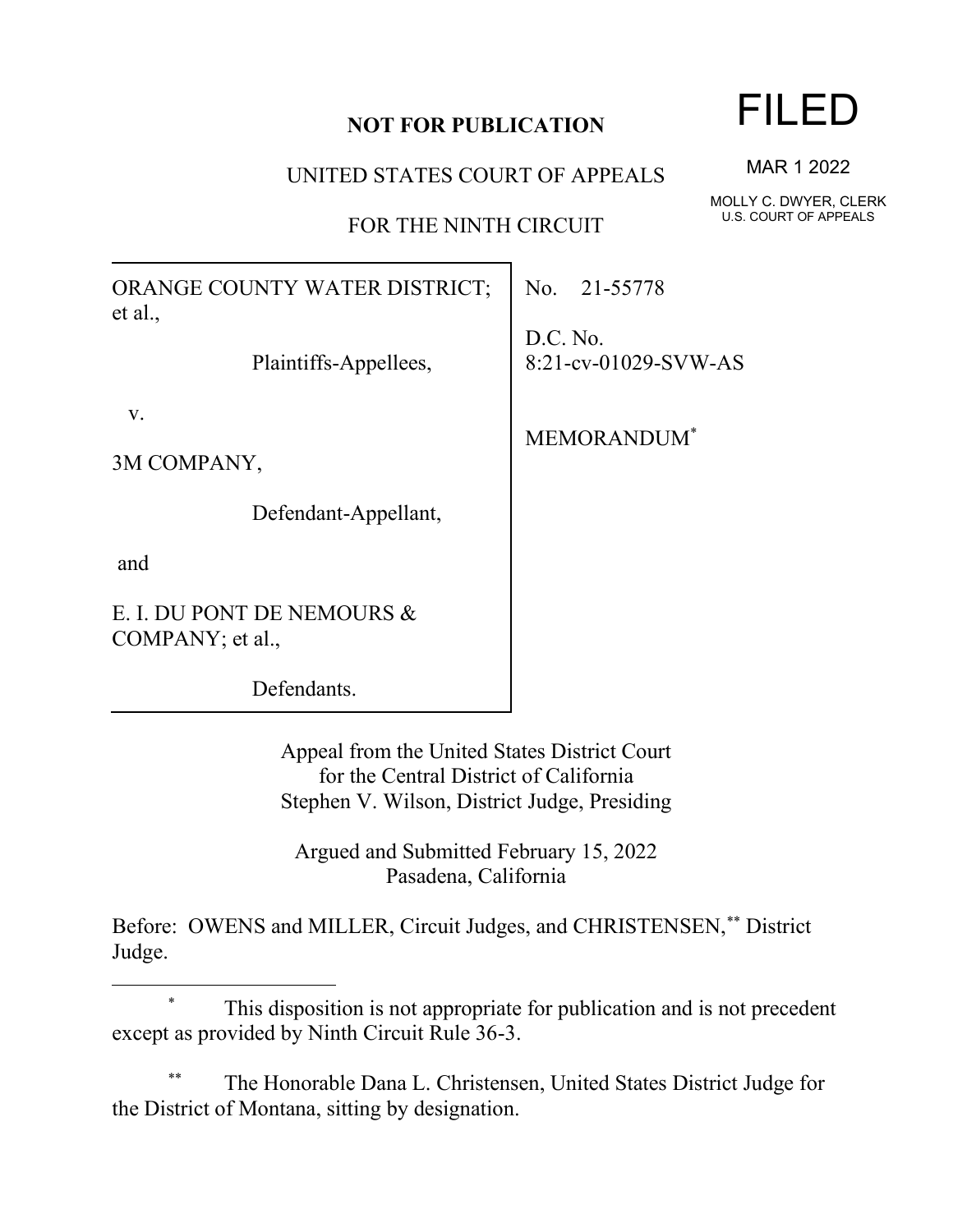Defendant-Appellant 3M Company ("3M") challenges the district court's remanding of this case to California state court on timeliness grounds. We reverse.

We review a district court's decision to remand a removed lawsuit *de novo*. *Corona-Contreras v. Gruel*, 857 F.3d 1025, 1028 (9th Cir. 2017). In this case, the district court concluded a footnote in 3M's co-defendants' reply brief triggered the 30-day removal deadline imposed by § 1446(b)(3). Assuming, without deciding, that a co-defendant's reply brief is an "other paper" within the meaning of § 1446(b)(3), the reply brief at issue in this case did not make the "ground for removal unequivocally clear and certain," as is necessary to start  $\S$  1446(b)(3)'s 30-day removal period. *Dietrich v. Boeing Co.*, 14 F.4th 1089, 1095 (9th Cir.  $2021$ ).<sup>1</sup>

Here, the footnote was not clear and unequivocal about anything, but merely stated that maybe, perhaps, some military installations in the Orange County area are "potential sources of the" environmental contamination at issue. Nothing in

<sup>&</sup>lt;sup>1</sup> We recognize the district court did not have the benefit of our decision in *Dietrich* when it issued its remand order. But this does not foreclose reversal based on *Dietrich*'s reasoning. *See United States v. Hernandez*, 769 F.3d 1059, 1061 (9th Cir. 2014) (per curiam) (reversing because of decision issued after the district court ruling at issue). Moreover, as we pointed out in *Dietrich*, § 1446(b)(3)'s 30-day removal period begins once a basis for removal may be "ascertained," and "ascertained" requires something be found or learned "*with certainty*." 14th F.4th at 1093 (emphasis original). Given this understanding, even without *Dietrich*, the district court wrongly concluded the removability of this case could be ascertained from the footnote at issue.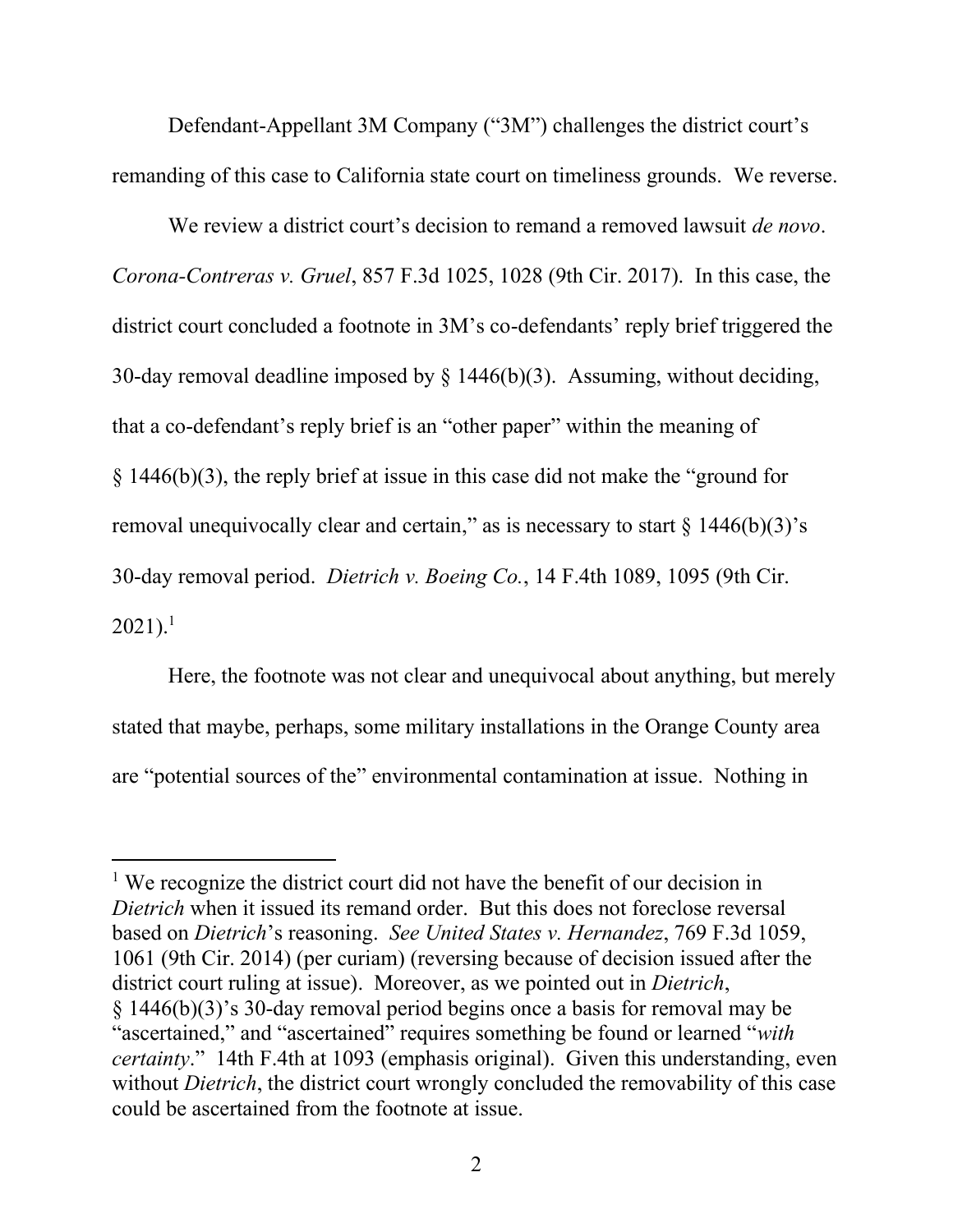this footnote drew a causal connection between 3M and the suspected source of the environmental contamination forming the basis of this lawsuit. Without this, the footnote could not have triggered the 30-day removal deadline because it did not clearly and unequivocally apprise 3M of the information necessary to invoke the federal officer removal statute. *See Durham v. Lockheed Martin Corp.*, 445 F.3d 1247, 1251 (9th Cir. 2006) (citing *Jefferson County v. Acker*, 527 U.S. 423, 431  $(1999)$ ).

Perhaps 3M could have filled in the gaps between the footnote and a basis for federal officer removal on its own. But 3M's subjective knowledge, or what it could have possibly uncovered through its own investigation, is immaterial to the removal analysis under § 1446(b)(3). *Harris v. Bankers Life and Cas. Co.*, 425 F.3d 689, 694 (9th Cir. 2005). The focus is instead on what the four corners of the "other paper" at issue clearly and unequivocally revealed. *Id.*; *Dietrich*, 14 F.4th at 1095. For the reasons stated above, the footnote in the reply brief at issue did not clearly and unequivocally place 3M on notice of the basis for federal officer removal in this case. Accordingly, we must reverse.

As a final matter, we decline 3M's invitation to resolve the issue of whether it has a colorable government contractor defense without the benefit of a district court ruling on the issue. In doing so, we adhere to our general practice of waiting "for the district court to decide [an issue] in the first instance" out of recognition

3